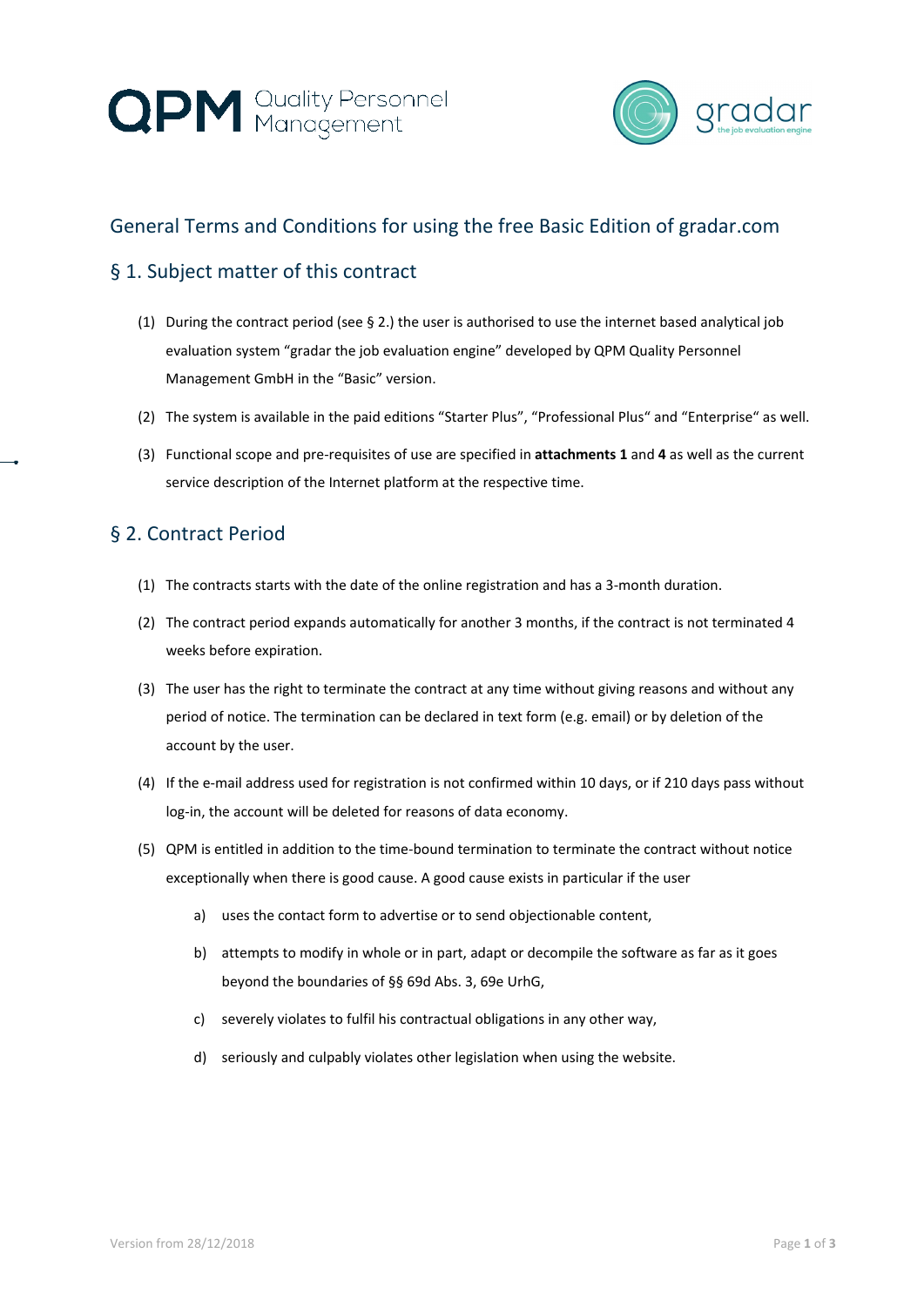



(6) In these cases QPM is also entitled to block or delete the user account for a limited time or permanently and to refuse the setup of a new user account.

## § 3. Fees, Due Date, Right of Retention

- (1) The annual licence fee to be paid by the user amounts to \_EUR 0,00\_ for the **Basic-Version** with one user
- (2) The user fee includes hosting and technical support.
- (3) An upgrade from the Basic edition to more extensive edition is possible at any time.
- (4) The user fee does not include consulting or training. These services need to be agreed separately.
- (5) If the user falls behind on payment for agreed additional services by more than 14 days, QPM can exercise its right of retention and lock access to the basic-edition of the software.

#### § 4. Contact

For support services, the team is available via phone on +49 (0) 211 9367 249-0 or via email on support@gradar.com.

gradar the job evaluation engine is a product of: QPM Quality Personnel Management GmbH Am Haferkamp 78 D-40589 Düsseldorf

Managing Director: Philipp Schuch Registered Office: Düsseldorf District Court: Düsseldorf, HRB 73656 VAT-ID: DE297336053 Tax-ID: 106/5722/0606